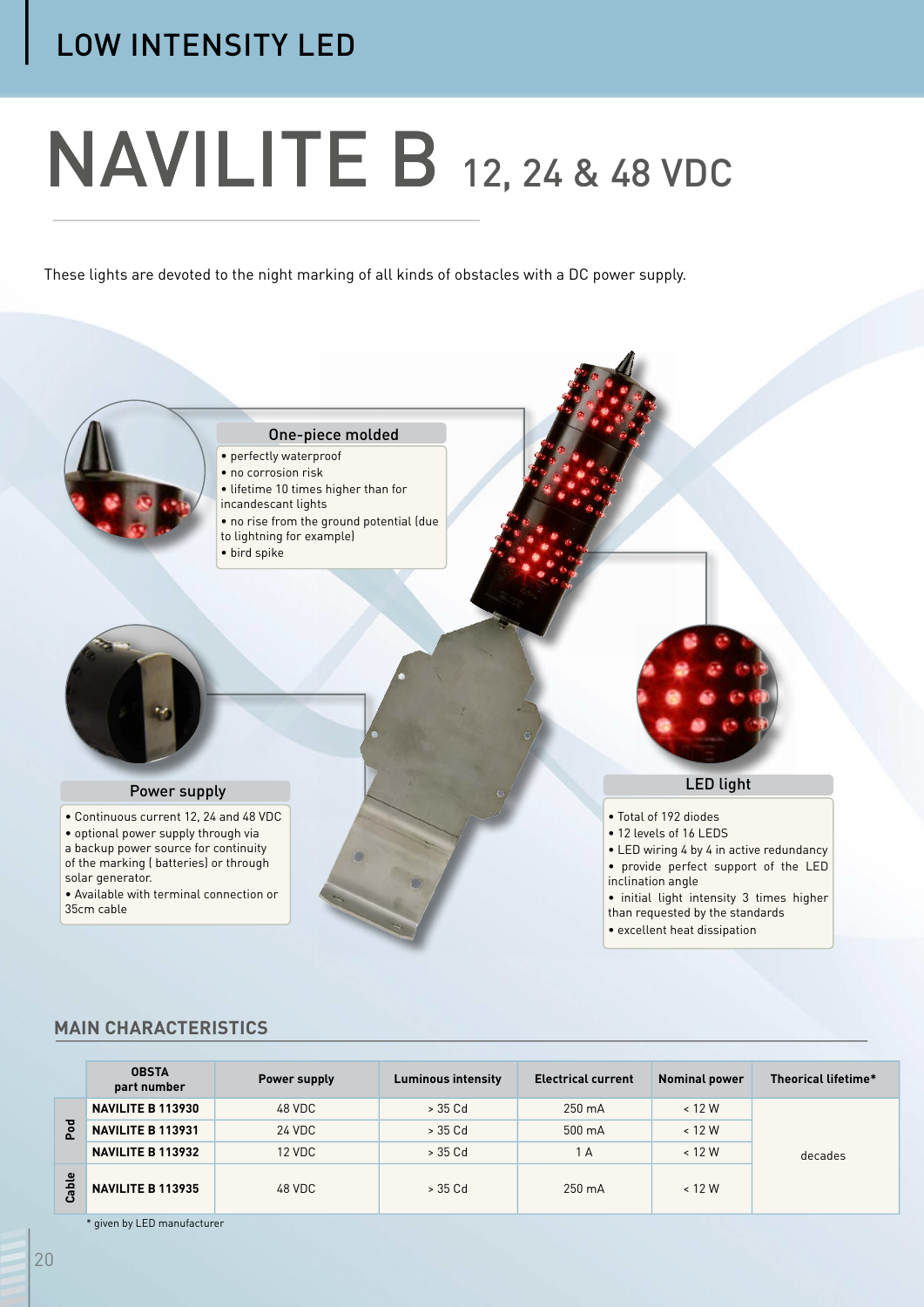## **ADDITIONAL FEATURES**

#### LIGHT INTENSITY DIAGRAM



|                       | <b>NAVILITE Type B</b>                   |  |
|-----------------------|------------------------------------------|--|
| IP degree             | 66                                       |  |
| Operating temperature | $-40^{\circ} + 55^{\circ}$ C             |  |
| Power supply          | 12, 24, 48 VDC $[+/10\%]$                |  |
| Light weight          | $0.92$ kg<br>(excluding fixing bracket*) |  |
| Attachment            | by screw M5 (provided)                   |  |
| Maintenance           | none                                     |  |

\* The weight of the fixing bracket is 0.75kg

#### DIMENSIONS (In mm)



#### INSTALLATION ACCESSORIES (optional)

- Stainless steel mounting bracket ref. 113920
- Monitoring box ref. 113941, for 2 NAVILITE B 48V beacons (simultaneous or normal/backup) with integrated photocell switch (see page 24)
- Battery Cabinet with 12 hours power backup (see page 50)
- Solar kit (see page 53)
- External 230V power supply (ref. 113911) for one NAVILITE (ref. 113930).
- Junction box (ref. 113943) with 3 glands

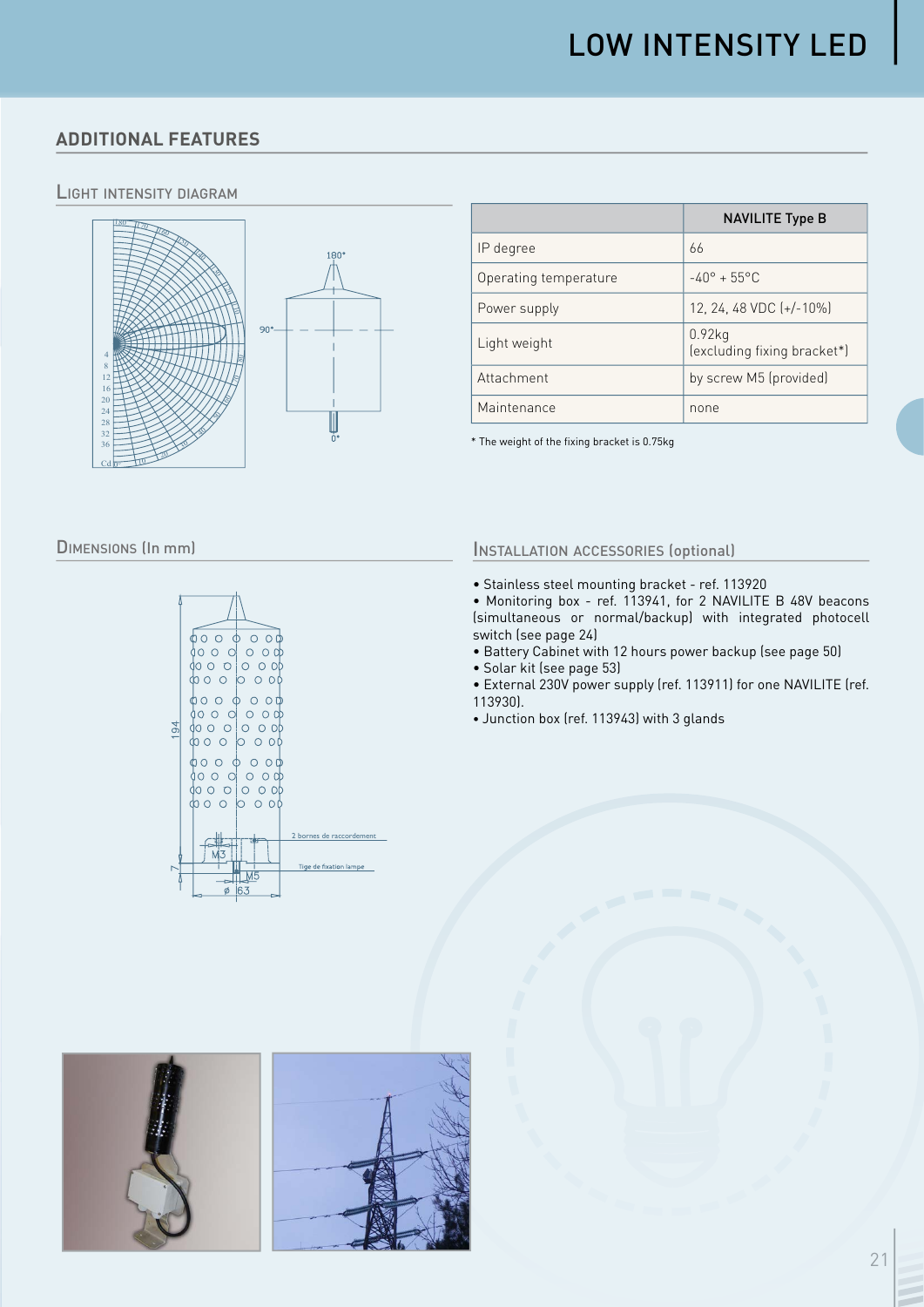# LOW INTENSITY LED

# NAVILITE B 230 VAC

These lights are devoted to the night marking of all kinds of obstacles with a 230 VAC power supply. FAA L810



### **MAIN CHARACTERISTICS**

| <b>OBSTA</b><br>part number | Power supply | <b>Luminous intensity</b> | <b>Electrical current</b> | <b>Nominal power</b> | Theorical lifetime* |
|-----------------------------|--------------|---------------------------|---------------------------|----------------------|---------------------|
| <b>NAVILITE B 113939</b>    | 230 VAC      | > 35 Cd                   | $200 \text{ mA}$          | < 12 W               | decade              |

\* given by LED manufacturer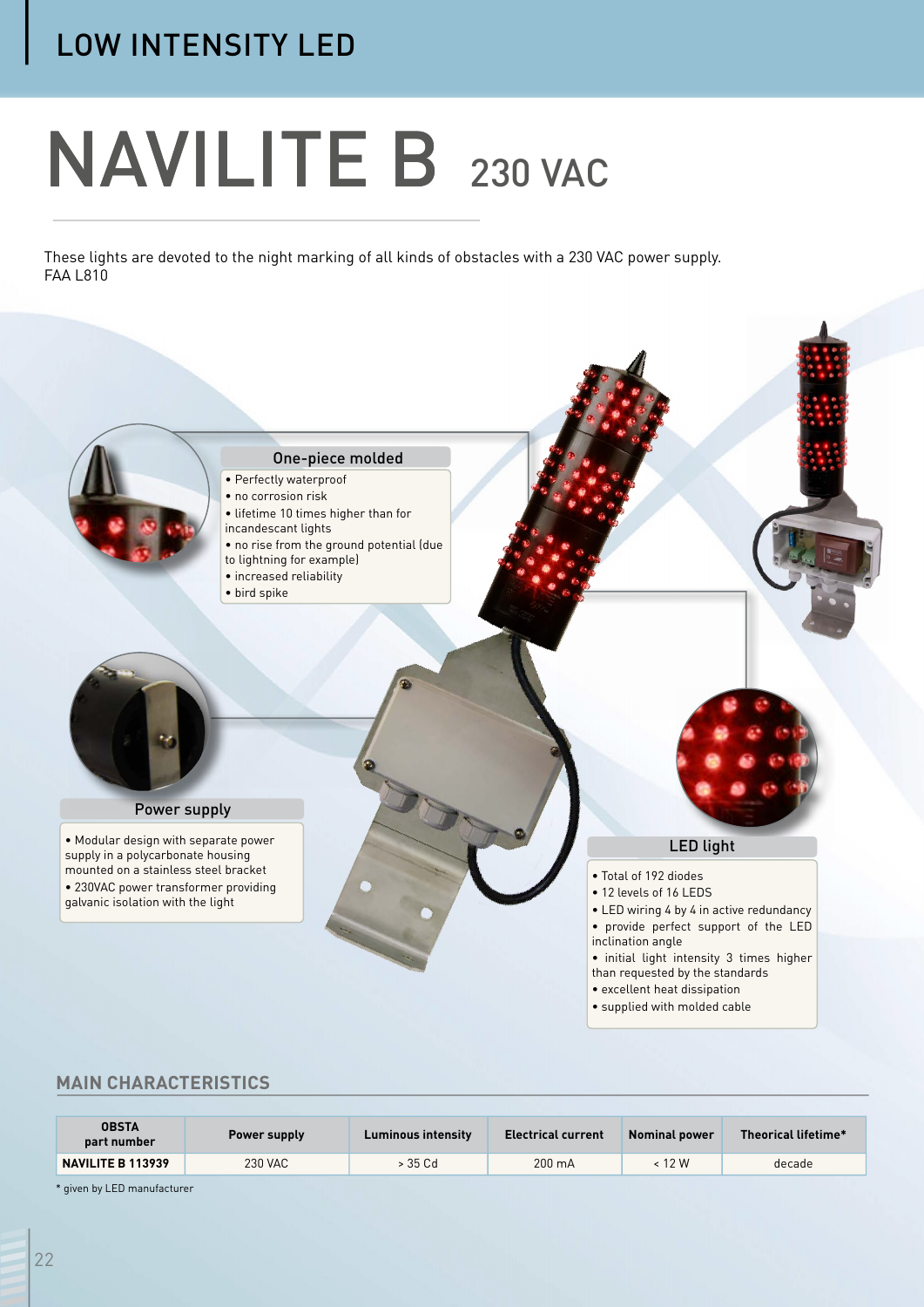## **ADDITIONAL FEATURES**

#### LIGHT INTENSITY DIAGRAM



#### DIMENSIONS (In mm)

#### Fixing bracket





|                               | <b>NAVILITE Type A</b>                   |
|-------------------------------|------------------------------------------|
| IP degree                     | 66                                       |
| Operating temperature         | $-40^{\circ} + 55^{\circ}$ C             |
| Power supply                  | 230 VAC (+/-10%)                         |
| Weight (light)                | $0.92$ kg<br>(excluding fixing bracket*) |
| Weight (light + power supply) | 1.79kg<br>(excluding fixing bracket*)    |
| Attachment                    | by screw M5 (provided)                   |
| Maintenance                   | none                                     |

\* The weight of the fixing bracket is 0,75kg

#### **COMPOSITION**

- Stainless steel mounting bracket ref. 113920
- 230V power supply for one NAVILITE HI ref.13911 (spare part)

• NAVILITE HI 48VDC with 35 cm of molded cable - ref.113935 (spare part)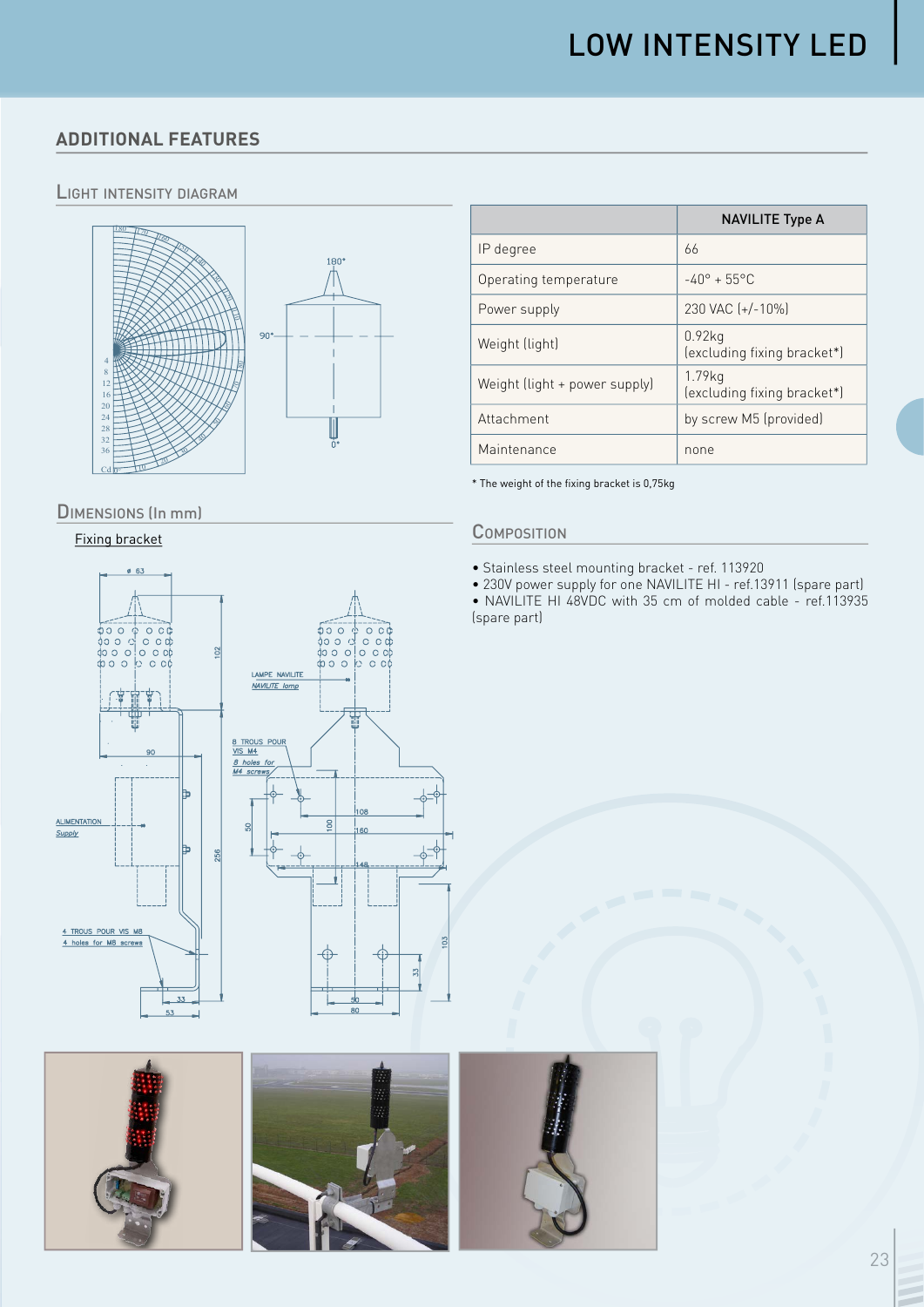# INSTALLATION ACCESSORIES

# NAVILITE ACCESSORIES

Monitoring and control boxes offered with the NAVILITE are designed for an easy use and installation follow up on the complete obstruction lights system.



| <b>OBSTA</b><br>part number | <b>Description</b>                                                                                                                                                                                                                                                                                              |  |  |  |
|-----------------------------|-----------------------------------------------------------------------------------------------------------------------------------------------------------------------------------------------------------------------------------------------------------------------------------------------------------------|--|--|--|
| 113940                      | Monitoring box allowing the control and the wiring of 1 or 2 NAVILITE 48VDC beacon (ref. 113900), working at night<br>only or continuously, plugged to work simultaneously or in redundancy (a main light and 1 backup) with remote signa-<br>lization in case of failure of the light or of the 48VDC supply   |  |  |  |
| 113941                      | Monitoring box allowing the control and the wiring of 1 or 2 NAVILITE B 48VDC beacon (ref. 113930), working at night<br>only or continuously, plugged to work simultaneously or in redundancy (a main light and a backup) with remote signa-<br>lization in case of failure of the light or of the 48VDC supply |  |  |  |
| 113942                      | Monitoring box allowing the control and junction of 2 NAVILITE 12VDC beacons (ref.113903), working on solar genera-<br>tor in redundancy (1 main light and one backup light)                                                                                                                                    |  |  |  |
| 113911                      | Power supply enclosure 230VAC for one NAVILITE B 48VDC beacon, code 113930 or 3 NAVILITE 48VDC beacons (ref.<br>113900)                                                                                                                                                                                         |  |  |  |